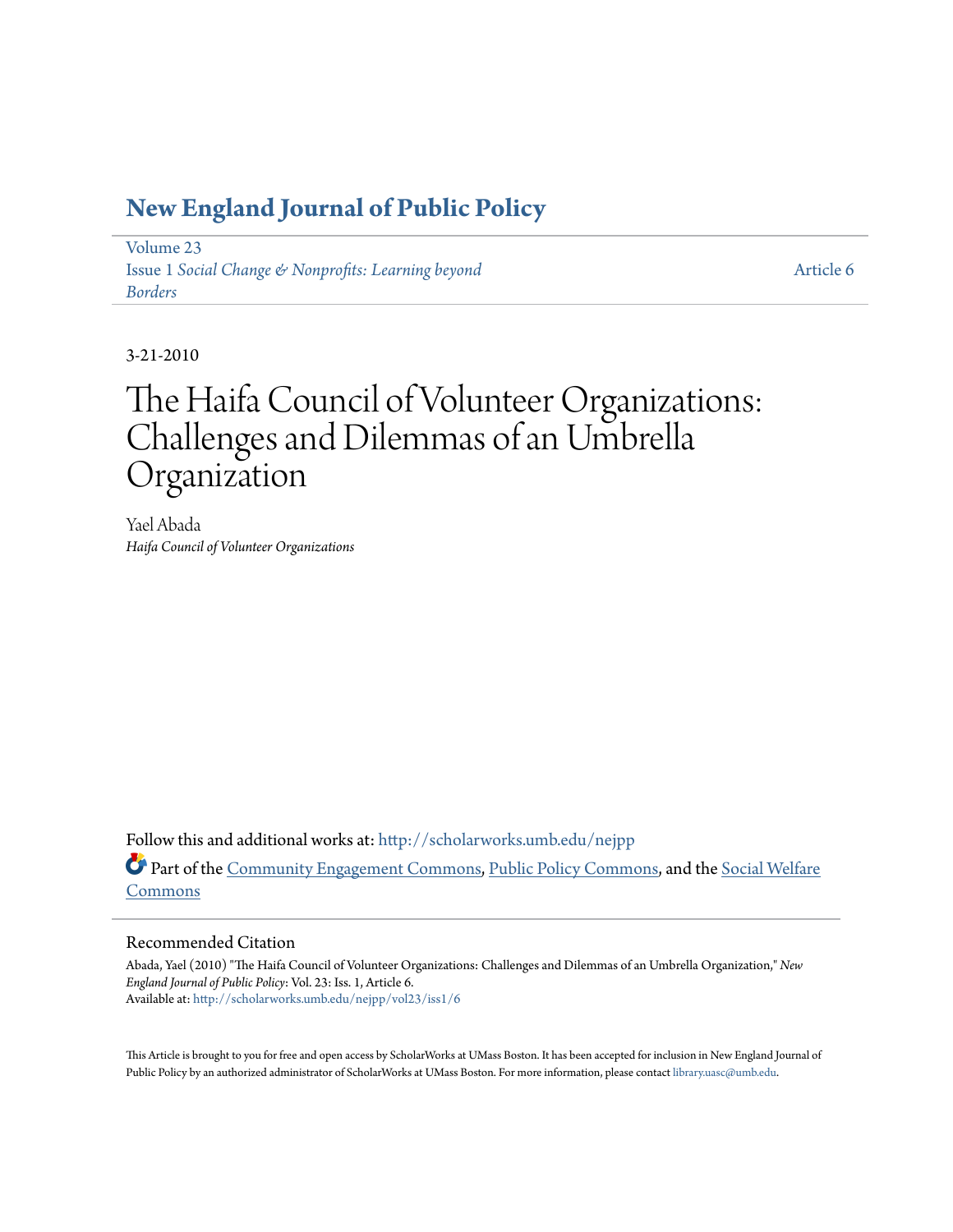## The Haifa Council of Volunteer **Organizations**

### Challenges and Dilemmas of an Umbrella Organization

*Yael Abada* 

his paper reviews the challenges faced by the Haifa Council of Volunteer<br>Organizations (CVO) as the umbrella organization of third-sector organizations<br>working in Haifa, Israel. It will review challenges that affect our ev his paper reviews the challenges faced by the Haifa Council of Volunteer Organizations (CVO) as the umbrella organization of third-sector organizations working in Haifa, Israel. It will review challenges that affect our everyday other umbrella organizations as well, while some are unique to the CVO and are the result of local, historical, structural, and organizational factors.

#### **Background**

In Haifa, we enjoy a large number and a wide variety of community activities. There are over 300 registered NGOs working in the city in all walks of life: health, education, welfare, environment, women, social change, culture, sports, religion, and more. Most of these organizations provide various services to the public, while some do lobbying and advocacy work.

The CVO, which was founded in 1983, is a nonprofit umbrella organization that brings together many of these organizations. Surveying the history of the organization, we can distinguish two phases: the first, from 1983 to 2005, and the second, from 2005 to this day. In the first phase, the CVO was founded by several familiar and well-established organizations and was operated by volunteer work only. Its goal was to connect and correlate the various organizations working in Haifa, and its activity amounted mainly to monthly social gatherings in which members gave updates on their organizations' work, went on field trips, or listened to lectures.

The second phase, which started about five years ago, involved a real changeover in the council's structure and character, after the Social Justice and Civil Society

*Yael Abada has been the director of the Haifa Council of Volunteer Organizations (CVO) for the last five years. She served as the deputy-mayor of Haifa and was in charge of the department of education. She initiated and directed a variety of community projects in various organizations, such as Dor Shalom, which aims at narrowing social and educational gaps, and Tzav Pius, which promotes dialogue between secular and religious Jews. She is a member of the Boston–Haifa Social Justice and Civil Society Committee of the Boston–Haifa Connection.*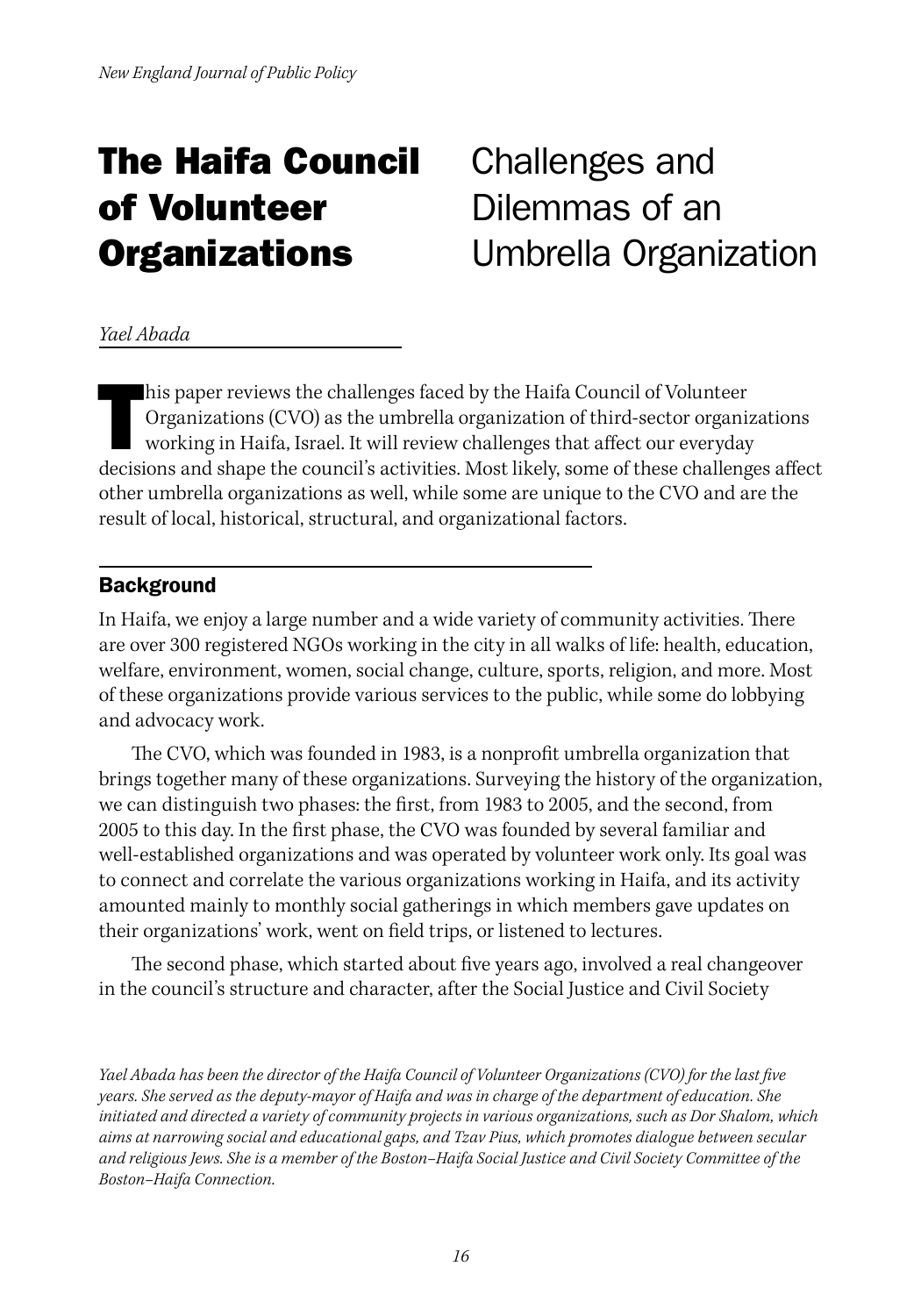(SJCS) Committee of the Boston-Haifa Connection of Combined Jewish Philanthropies (CJP) decided to realize its vision of strengthening the civic society in Haifa by ideologically and financially supporting the CVO. Since then, the council has undergone extensive changes, which presented complex challenges and turned into a sort of "inter-generational" struggle between the old and the new conceptions. Change did not come at once. It was a long and slow process (so as to not arouse too many objections, among other reasons). It involved studying the existing situation as well as the desired goals, and was conducted by way of agreement and not by way of revolution. The two phases differ in almost all aspects — mission, goals, organizational structure, and activities.

#### Challenges Resulting from Organizational Structure

**The Board of Directors.** The statutes of the CVO state that its board of directors should include representatives of 14 different organizations. Naturally, such a structure is a source of conflicts and dilemmas. In any other organization, members of the board of directors have to see, first and foremost, to the organization's needs. Members of the CVO's board, however, are actually members of other organizations and represent them, a situation that might lead to a conflict of interests (for example, struggles over resources or financial information). The amount of time members of the board devote to the council instead of devoting it to their own organization presents another challenge. Members of the board might face a dilemma; they might find themselves asking, To whom am I more loyal? What organization is more important for me? Which one do I want to promote more?

Moreover, in the past, representatives of organizations on the CVO's board did not always hold key positions in their own organizations, that is, they did not have a senior, decision-making status. Consequently, there were many delays and setbacks in making decisions and advancing projects and programs. In the last two or three years the situation has changed, because the council has slowly gained a significant and influential status, making seniors want to be more involved in its activity. Nevertheless, the CVO is still the "second priority" for board members, and most of their time and effort is directed at advancing their own organizations' interests and not necessarily the council's. This structure of a board of directors is a challenging one, and sometimes weakens the organization instead of strengthening it.

**Equal Status for All Organizations.** The old statutes reserved seats on the board for five organizations that were among the ones that founded the CVO. This meant that these organizations had a permanent place on the board of directors, without being elected every two years like any other organization. Consequently, organizations' representatives changed constantly and did not have a high sense of obligation and commitment toward the council's activities. Moreover, this prevented others from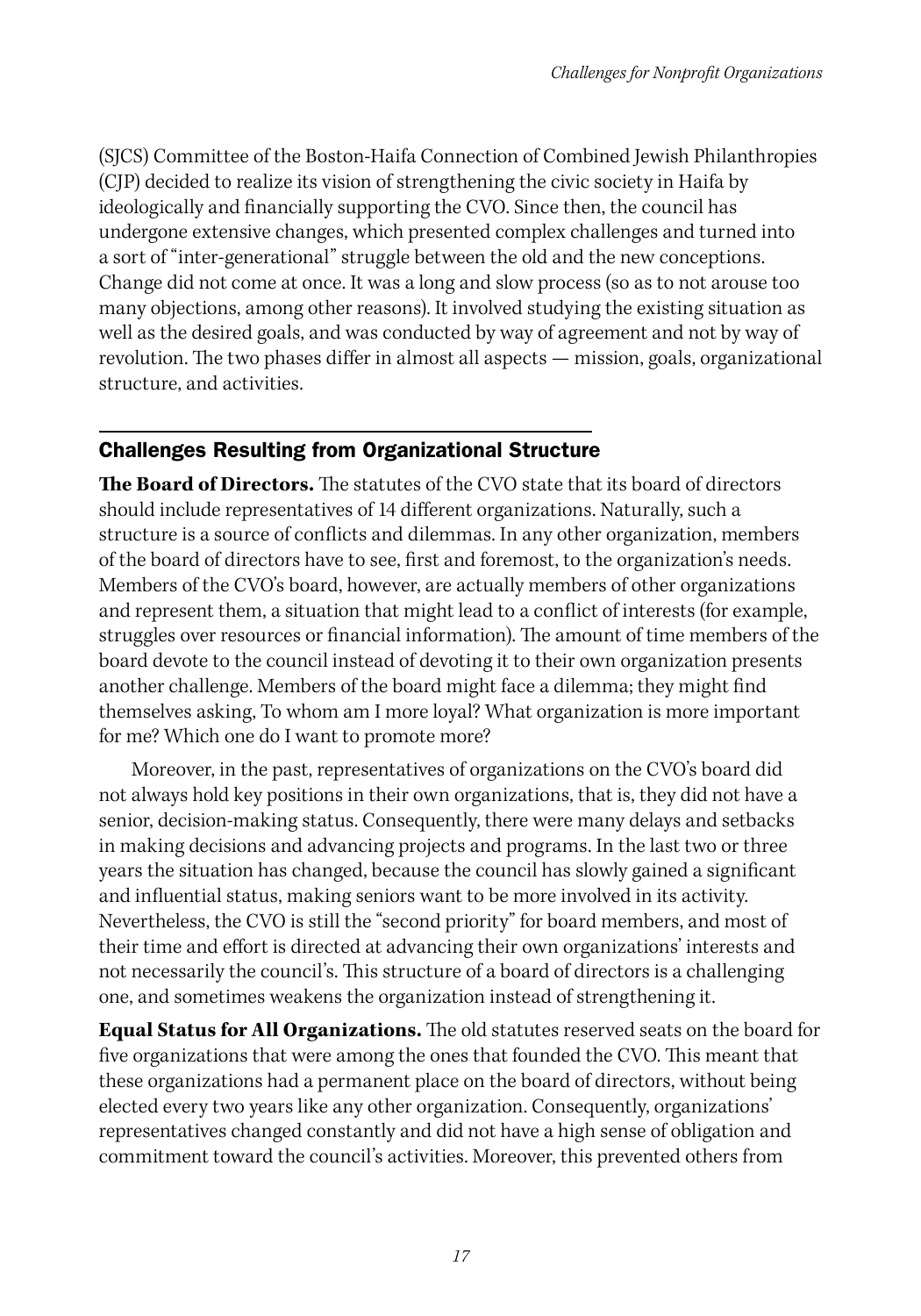being elected, and we think it was not in accordance with the legal requirements of board members to be personally committed to and responsible for the council. After a long process that lasted for nearly three years, the statutes concerning the permanent seats reserved for the founding organizations were revoked, with the objection of the older organizations but with the support of all the others. Today all representatives are elected equally.

**Relationships between Staff Members and Volunteers.** A number of volunteers objected to hiring employees to administer the organization and to conduct its projects, and as a result, several of them stopped participating in its activities. Most members, however, understood that hiring permanent and committed employees who would work mainly for promoting the organization's goals was essential to its proper functioning and development. Nevertheless, some volunteers viewed it as a sign of mistrust in their commitment and claimed that there was a deep contradiction between the council's name and the hiring of employees. They were not willing to accept the director's authority, reserved their loyalty and commitment to the former volunteering management, and were not committed to the new one. As a result, some of the volunteers left the organization.

### Challenges Resulting from the Definition of Mission, Goals, and Limitations

In the first few years following the "changing of the guard," a complex process of defining the council's mission and goals took place. Naturally, the new management wanted to apply its own world views, which were more progressive and proactive than the "old" management's. We were deliberating whether as an umbrella organization the council should lead social-change actions and conduct its own activities instead of encouraging its member organizations to act: Does the leadership of the umbrella organization strengthen or weaken its constituent organizations? Will the council be perceived as pushing the other organizations aside, as their competitor? Which issues should the council deal with, and which ones should it not interfere with? What does the council have to offer organizations in Haifa? And, what do we need the CVO for, anyway?

In order for the council to stay faithful to its cause, we conducted a process of defining our mission and goals together with our "customers" — the organizations themselves. We invited all the organizations in Haifa to participate in several meetings of strategic planning. Of course, not all organizations took part in it but, overall, about fifty representatives of various organizations participated in these meetings. In addition, the council holds roundtable forums that meet several times a year to discuss, among other things, these issues.

The process is never-ending: In each forum or meeting, these questions are raised and discussed, both in meetings of the board of directors (which, as was said, is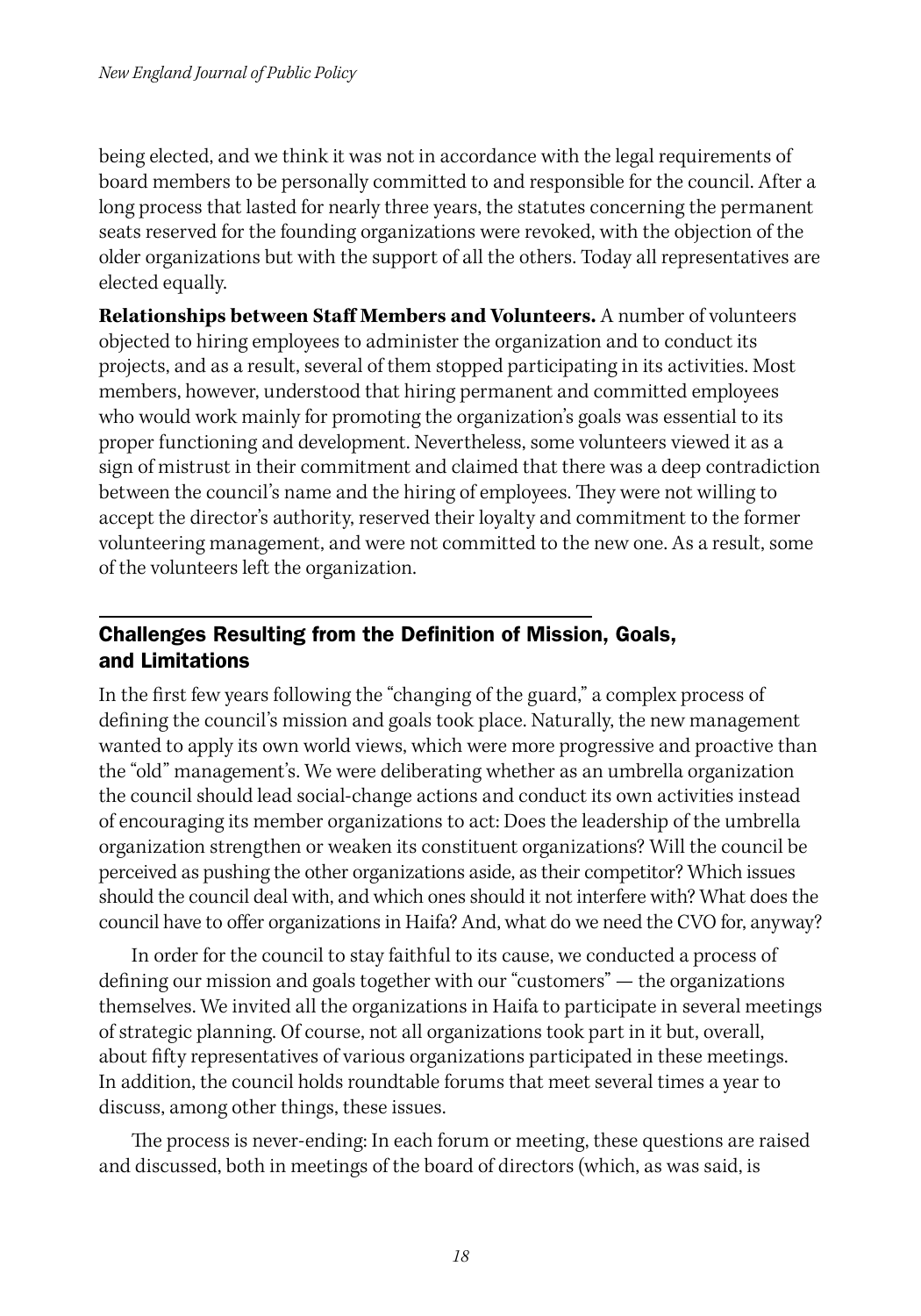composed of representatives of various organizations), as well as in staff meetings. Sometimes when discussing a project, the first questions we ask ourselves are: Is this the council's job? Should not one of the organizations conduct this project? Is this an issue common to several organizations? Does the project fulfill our mission — to strengthen the third-sector organizations operating in the city?

When coping with such dilemmas we are always guided by two fundamental principles: (1) we avoid competition, that is, the council does not work in fields and areas in which other organizations act and does not compete with them; (2) the council focuses on developing collaborative efforts and professional skills. The council also faces questions and dilemmas concerning the issues with which it deals: We do not specialize in poverty, but we activate a forum of organizations that assist impoverished families; we do not specialize in special needs, but we organize a forum of special-need organizations; we do not specialize in helping new immigrants or in the special problems of youths in Haifa, but in these areas, we conduct roundtable discussions. We may say that the council specializes in correlating and coordinating between various organizations that work in similar or parallel fields, and in developing mutual thinking and activities. The council specializes in community organizing: locating and recruiting interested bodies, developing collaborations, building networks, and arranging forums.

The council is especially advanced in the field of professional training. We offer professional training courses, seminars, and workshops in a diverse range of interdisciplinarian and cross-sectoral fields: training courses for organization directors and volunteer coordinators, as well as seminars for functioning under stress and in times of crisis. We make sure that courses are attended by representatives of all professional fields and social groups, and so, besides studying and developing professional skills, courses allow participants to meet with colleagues and fellow activists with whom they would normally not have a chance to meet. The most successful part of our training program is the Boston–Haifa Learning Exchange, which brings together directors of organizations working in various fields, deepens awareness of socialjustice issues, establishes a network of directors in Haifa and in Boston, and by that strengthens local social solidarity.

#### Challenges Resulting from Collaborating with a Diverse Range of Groups

In the past, organizations that participated in the council's activities were older, well-established, mainstream, service-providing organizations, composed mostly of adult Jewish members. Later, as an umbrella organization, we aimed at connecting with other target audiences that were not involved in our activities or represented in the various forums we conducted. We made a great effort to include Arab, new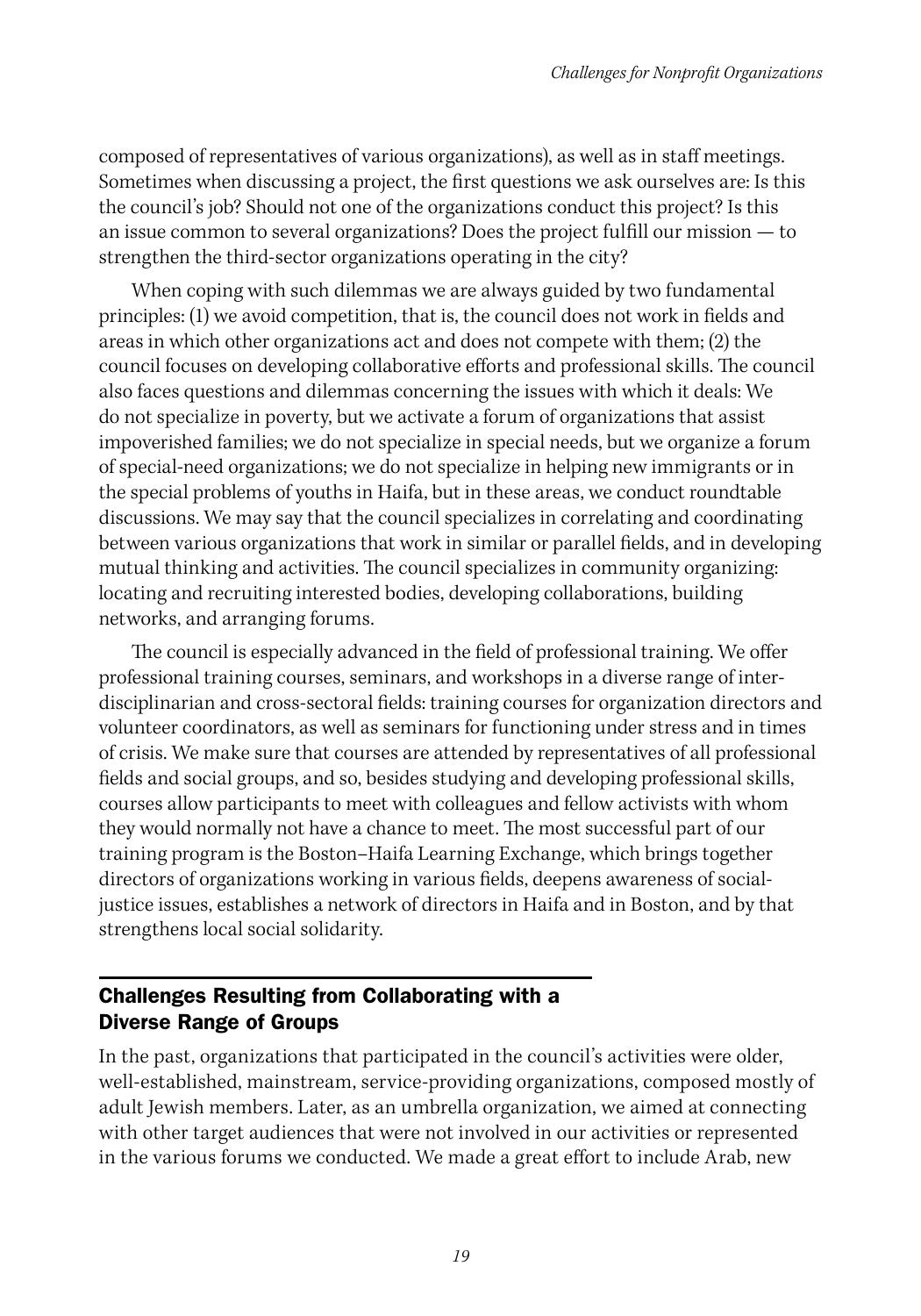immigrant, and orthodox Jewish organizations, as well as environmental and socialchange organizations. This proved to be a complex move. Up until several years ago, the council's image was of a "social club" — old-fashioned and insignificant. It was hard to bring together social-change organizations and environmental organizations, to enlist Arab members to a "Jewish" organization, to attract young adults to join a "veteran" organization, to include religious organizations in a "secular" council. It was hard for these diverse organizations, so different from one another, to find common fields of interest and to rise above prejudices and political and ideological disputes. To overcome this problem, we applied a strategy of "focalized active courting." For each activity we planned, we located all the social groups that may be interested in the subject; we then recruited organizations by advertising in newspapers, on mailing lists, and on our Internet site, and later by meeting with organizations' administrators in person.

A change started when various organization began joining specific programs that provided them with immediate benefits; for example, when we coordinated the distribution of food packages to impoverished families, or when we offered a volunteer coordinator course, a director training program in collaboration with Bostonian organizations, or emergency and crisis preparation seminars. After participants started meeting and getting to know each other, they realized that they share mutual needs and challenges, and when they started trusting each other, they began to understand that coordinated activities can help all organizations achieve their own specific goals, as well as advance the Haifa civic populace in general. Organizations and directors that took part in focalized activities usually continue to be involved in the council as board members, conference planners, members of the steering committee for the Haifa Volunteer Week, and as strategic planners. Moreover, collaborations between organizations continue even after the termination of formal collaborative programs. Nevertheless, we must note that, alongside these successful efforts, participation of Arab and orthodox Jewish organizations in the council's activities is still relatively low.

#### Challenges Resulting from the Relations between NGOs and the Establishment

As any other NGO working in Haifa, the CVO also faces dilemmas and questions concerning its relations with the municipality. Under its former leadership, the council's policy was to try and become closer to the municipality, especially to the Department of Welfare, and to conduct collaborative activities as much as possible. The new management, on the other hand, attempted to make a clear distinction and separation between the CVO and the municipality. This distinction was extremely important, because it allowed the council to form its own independent identity and mission, as well as to position itself as an umbrella organization for other NGOs. The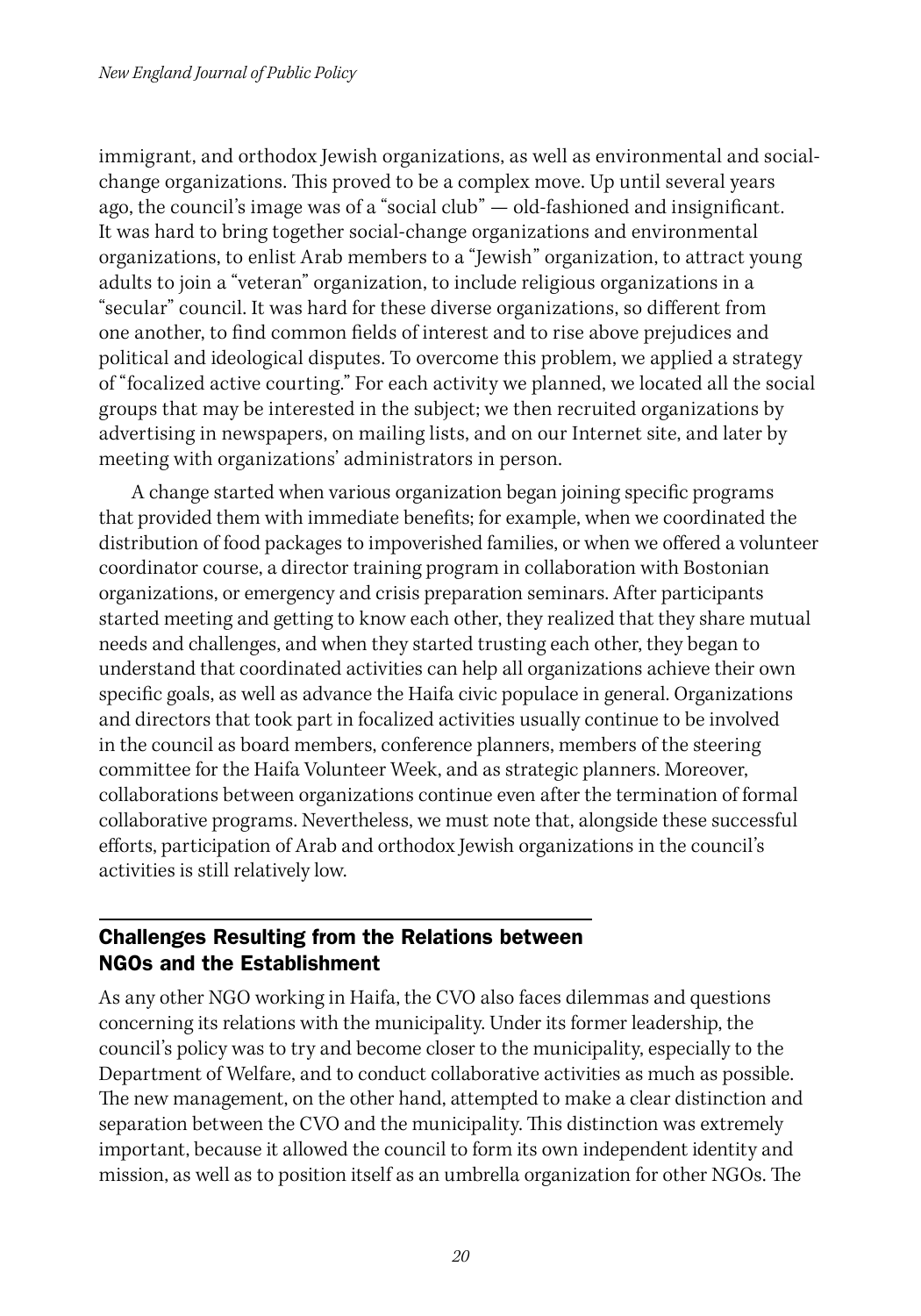council's separation from the municipality is a complex and delicate issue: On the one hand, it is supported (although quite modestly) by the municipality, it is interested in establishing good work relations with its departments (mainly the welfare and education departments), on certain tasks, it has to collaborate with the municipality and even under its direction (in emergencies), and many of the member organizations take care to maintain good relations with it. On the other hand, several of the member organizations are fighting against some of the municipality's policies, and even the council itself cannot always tolerate its often patronizing, demeaning, or ignoring attitude towards NGOs. In its relations with the municipality, the CVO tries to maintain a fine line between collaboration and opposition, closeness and separation.

#### Challenges Resulting from the Relations with Organizations Working Nationwide

**Competition.** The CVO is a distinctively local organization, striving to represent and promote all organizations active in Haifa, and in all of its activities, it emphasizes its "Haifaite" character. Nonetheless, situations of competition or conflict of interests with other, national organizations might sometimes occur. Several national organizations, for example, offer professional training courses and seminars. To avoid competition, the council might cancel one of its courses, change its program or its subjects, or collaborate with the "competitor" organization. Another example of competition is the contrast between the publicity given to the Good Deeds Day conducted by Ruach Tova, as compared to the Haifa Volunteer Week, which will probably never receive such wide coverage in the national media. A local organization stands little chance when competing against a highly funded, well-connected national organization.

**Exclusion.** Many times we experience difficulties because most of the council's activity is limited to the Haifa area, which is relatively distant (more psychologically than geographically) from the center of Israel. It is quite difficult to get senior position holders, such as important officials, members of the Knesset, or government ministers to attend events held in Haifa, for example. It is also difficult for us to join forums of national organizations' directors, because they admit only directors of organizations that work nationwide, which are mostly situated in Tel Aviv and Jerusalem. Haifa is perceived as a remote place and the CVO is perceived as a small organization, although in many cases, its activity takes place on a larger scale than that of national organizations.

Another form of exclusion, or a symptom of the center–periphery conflict, is the fact that in many cases, local branches or representatives of national organizations have to ask their organization for permission to attend the council's activities. Some national organizations do not allow their local branch directors to attend our forums,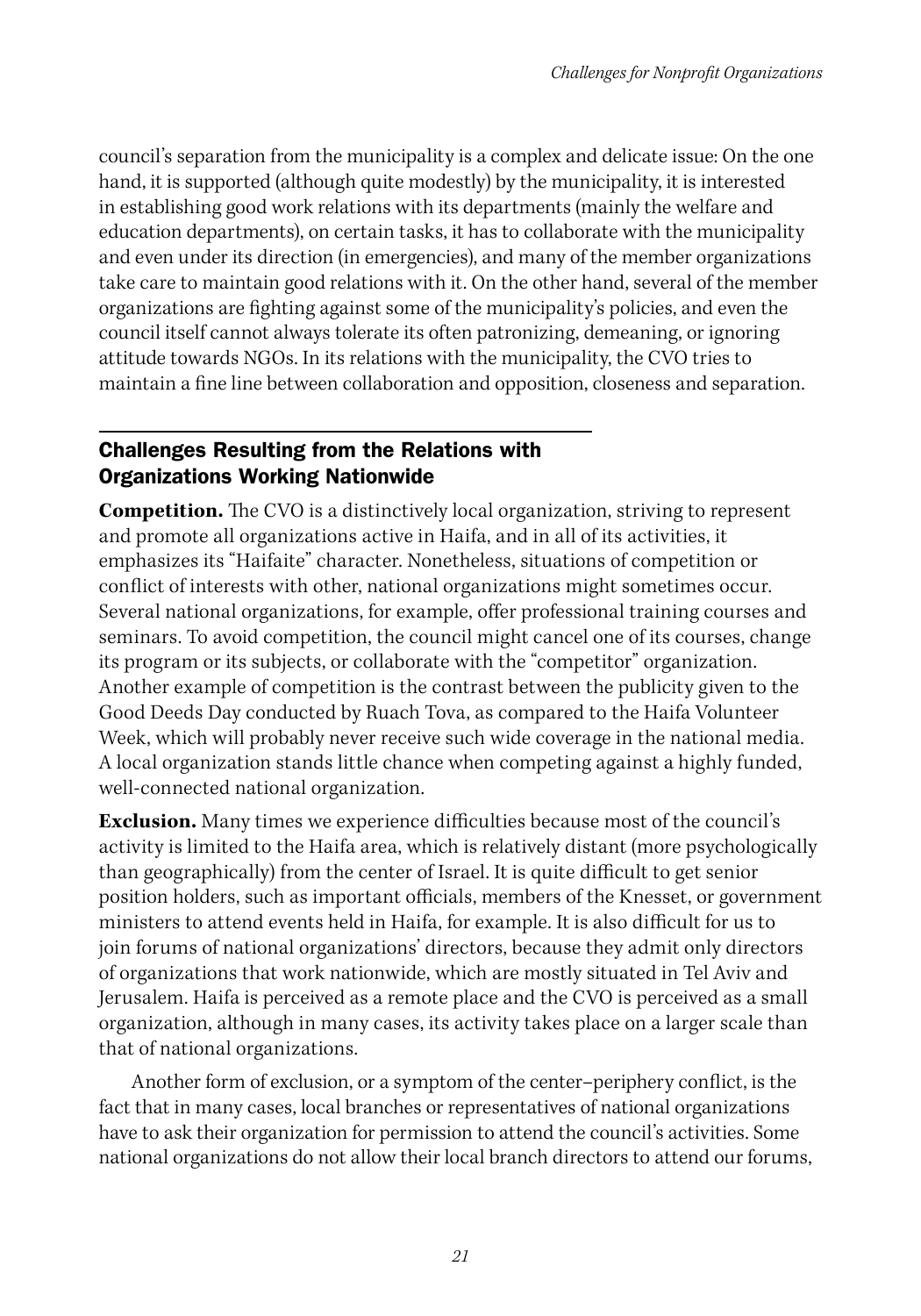to list the branch in our local directory book of organizations, or to attend one of our courses. Consequently, the council's dealings with the organization are sometimes conducted through its national head office and not through the local branch.

**Collaborations.** Several of the CVO's programs are conducted in collaboration with national organizations. Our most important collaborations are with the JDC Israel, a large organization that deals with a variety of fields and issues all over Israel. Our work relations with the JDC are mostly related to emergency management and social strength programs. Today, this collaboration is very successful and productive; it is built on mutual trust and it benefits both parties. But in the beginning, it was difficult and complex: A small, local, constantly-changing, low-budget organization was facing a big, national, well-established, experienced, and prestigious organization. Confrontation was unavoidable. The struggle over who would run the projects, control the budgets, and make the decisions, as well as the JDC's patronizing attitude toward the council nearly brought down the project and almost caused us to give up a huge donation. Luckily, mutual efforts brought reconciliation and we managed to build a real partnership, which has kept going for the last three years and allows the CVO to develop and thrive.

#### Summary

Volunteer organizations are working in a geographically, politically, managerially, and financially complex space. Every day, we make decisions that take these complexities into account. The short review given here is an attempt to present several of the challenges and dilemmas that the CVO faces as an umbrella organization of NGOs working in Haifa. Some of these challenges are relevant for other organizations; some are typical of umbrella organizations and are related to their unique relations with other organizations and with the establishment. It appears that the principles to which the council adheres, namely, not to act in place of other organizations, to act only when we can offer a specific and unique function, and to focus on professional training and developing collaborations, help us answer the needs of NGOs working in Haifa, who increasingly make use of the council's services and become active partners in determining the CVO's objectives and activities.

*Translated from the Hebrew by Yoram Arnon*

 $\curvearrowright$